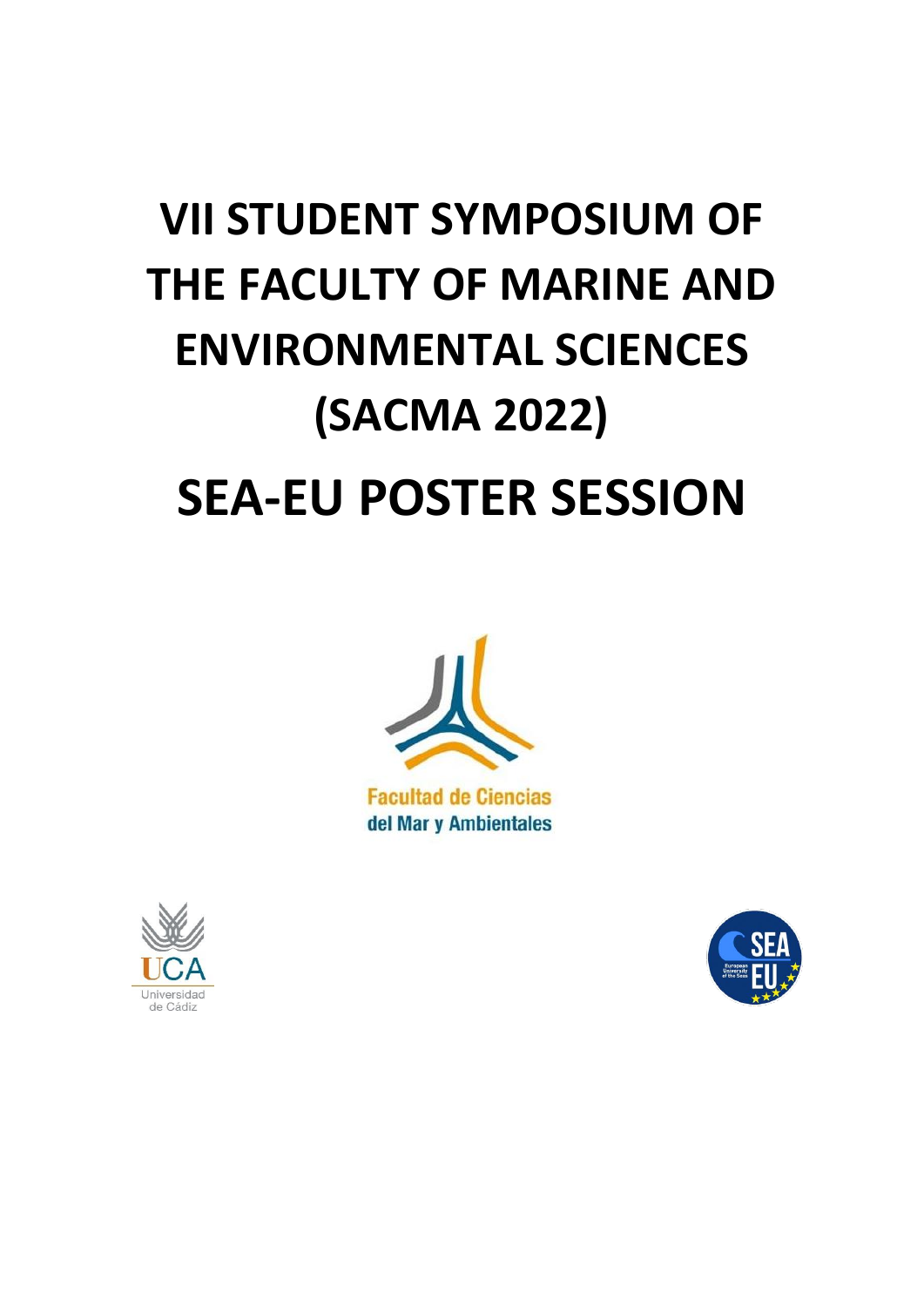The Student Symposium of the Faculty of Marine and Environmental Sciences (hereinafter, SACMA) has been held since 2015 at the University of Cádiz as the first contact of our students with a research conference. This Symposium lend our students (BSc, MSc and early PhD students) get their first contact in a research conference. The aim of the Symposium is to spread the research carried out by our students (e.g. final project studies) to their classmates in a friendly environment. Moreover, students from other faculties whose research activities are related with Marine and Environmental Sciences are also welcomed.

Among the objectives of the Symposium are the diffusion of research, to promote the critical and forward thinking and to improve the student´s communication skills. Besides, this year is open to partner universities of the European University of the Seas (SEA-EU) with the aim of internationalize this activity.

Then, a special poster session for students of the SEA-EU partner universities has been considered. All accepted poster will be exposed at the Faculty of Marine and Environmental Science (University of Cádiz, Spain) and authors can explain its research during a virtual session.

#### **Participation requirements**

The Symposium is open to BSc, MSc and early PhD students from some of the partner Universities of SEA-EU consortium.

Students should submit an abstract of a research work related to Marine and Environmental Sciences. Besides, student's participation might be supported by a professor (mentor) who belongs to any partner University (SEA-EU consortium) and teaches in the field of Marine and Environmental Sciences.

Students from the SEA-EU Universities can participate only in the poster or attendance categories.

#### **Registration and abstract submission.**

Deadline for submissions is **March 1, 2022 (14:00 h CET)**. Abstracts should be written in English following the template in Annex I. Abstracts should be submitted joint to the registration form (Annex II) and with the mentor´s approval (Annex III).

Students can also participate only as attendant sending the registration form (Annex II) before **April 22, 2022 (14:00h CET).**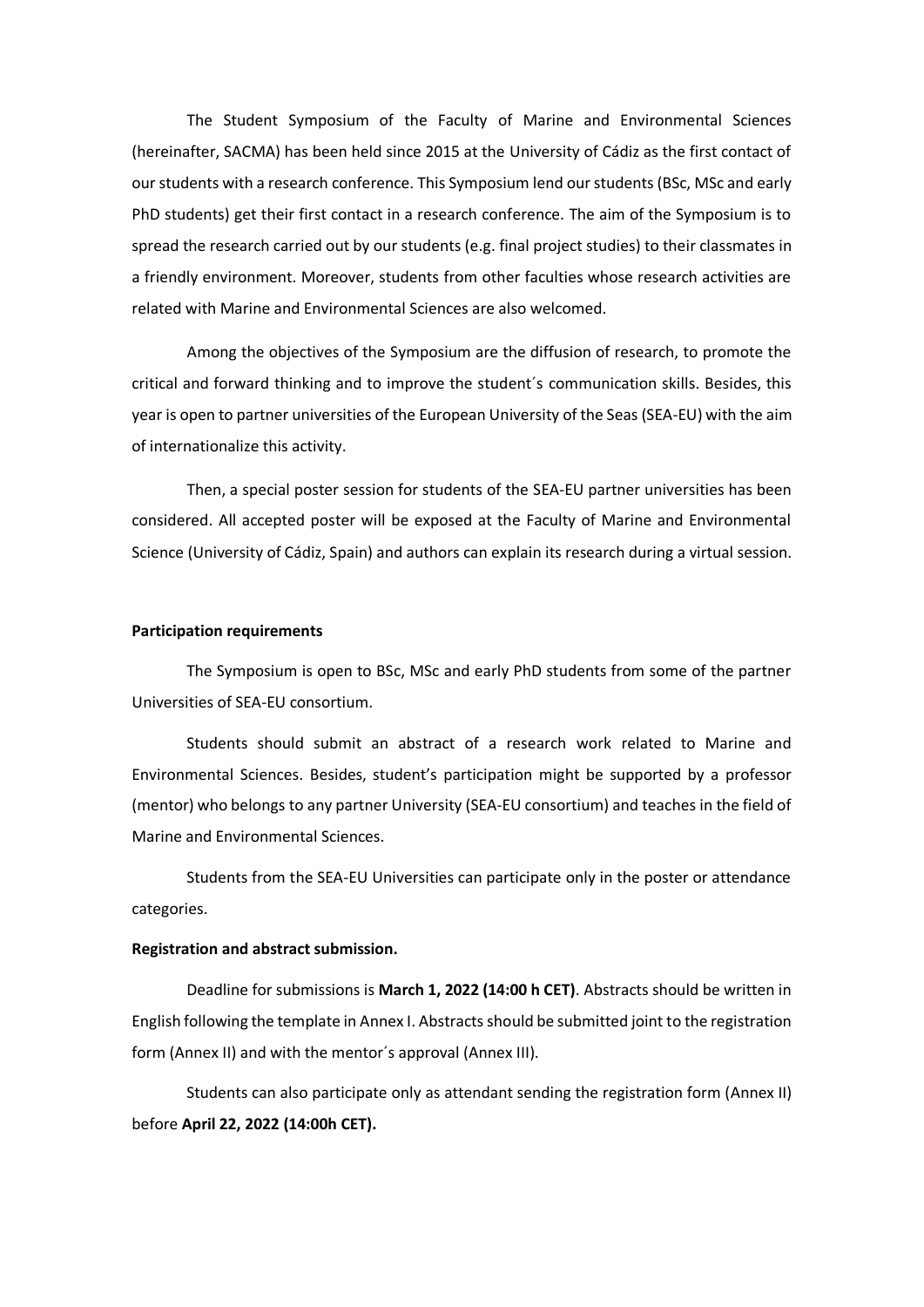All documents should be send as .docx (or previous) format to [inscripcion.sacma@uca.es.](mailto:inscripcion.sacma@uca.es)

#### **Scientific committee**

Abstracts will be evaluated by a Scientific Committee formed by professors from the different knowledge areas of the Faculty of Marine and Environmental Sciences of University of Cádiz. Notification of acceptance wild be sent by e-mail to participants before April 1, 2022.

#### **Poster instructions**

- Size: 90 x 120 cm
- Posters should include: the presentation title, author/s, affiliation, knowledge area, professional contact information for the presenter
- After the selection process is completed, posters should be submitted in format .pdf
- Posters will be printed and exhibited in the Faculty of Marine and Environmental Sciences. They will be also accessible virtually (añadir la web?).
- Students should attend virtually to the poster session (SEA-EU poster session is scheduled by 6 May). Posters will be evaluated by a Scientific Committee composed by three professors who will ask students about the research work to select the best poster.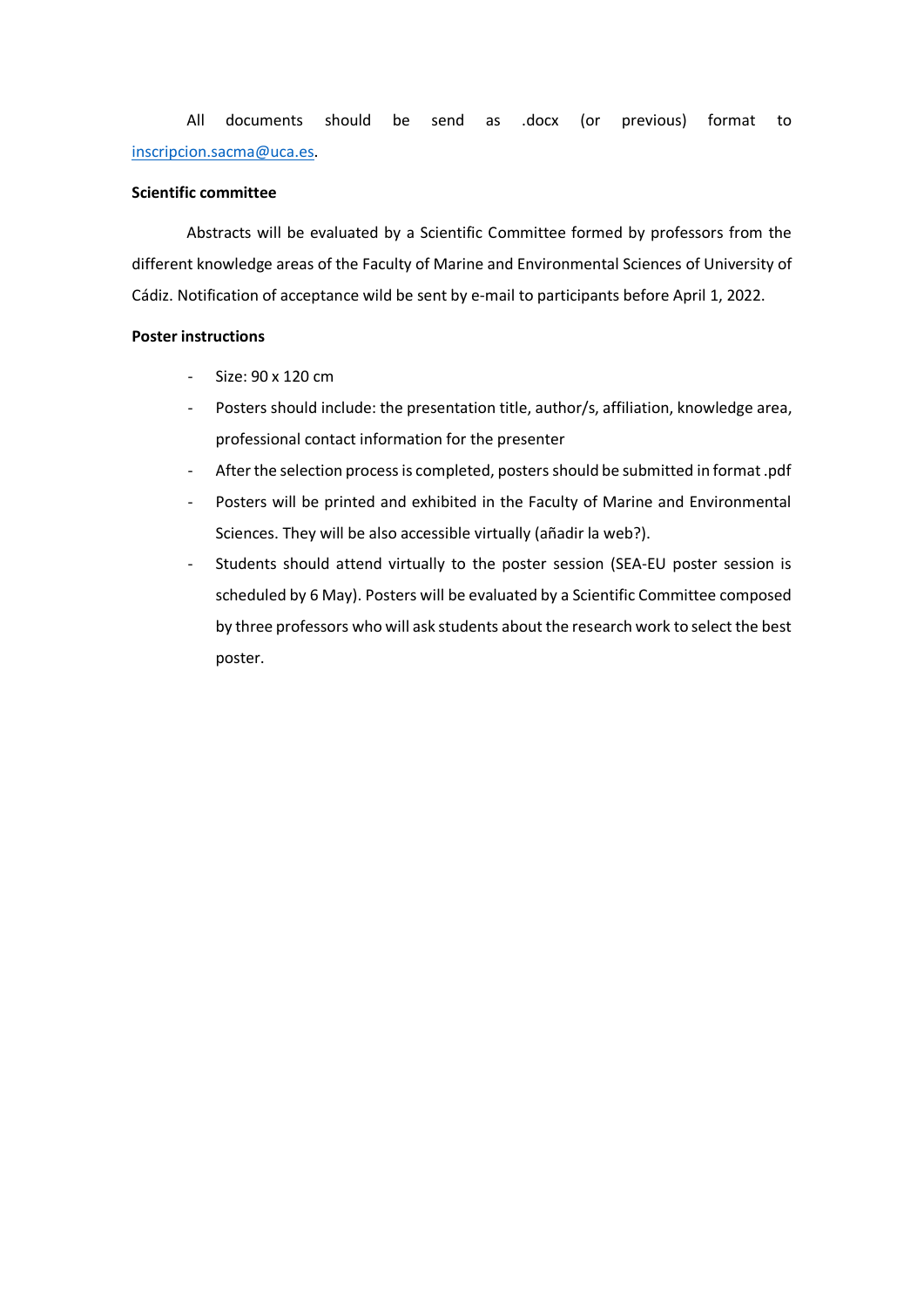# **ANNEX I**

### REGISTRATION FORM

# SEA-EU SESSION

**Name & Surname:**

**DNI/Passport:**

**Email:**

**Degree and course:**

**University:**

**Category:**

- D Poster
- Attendance

**Title:**

**Author/s:** 

**Mentor:**

**Knowledge area:**

**Date:** 

**Signatures:**

(Participant) (Mentor)

\_\_\_\_\_\_\_\_\_\_\_\_\_\_\_\_\_\_\_\_\_\_\_\_\_\_\_ \_\_\_\_\_\_\_\_\_\_\_\_\_\_\_\_\_\_\_\_\_\_\_\_\_\_\_\_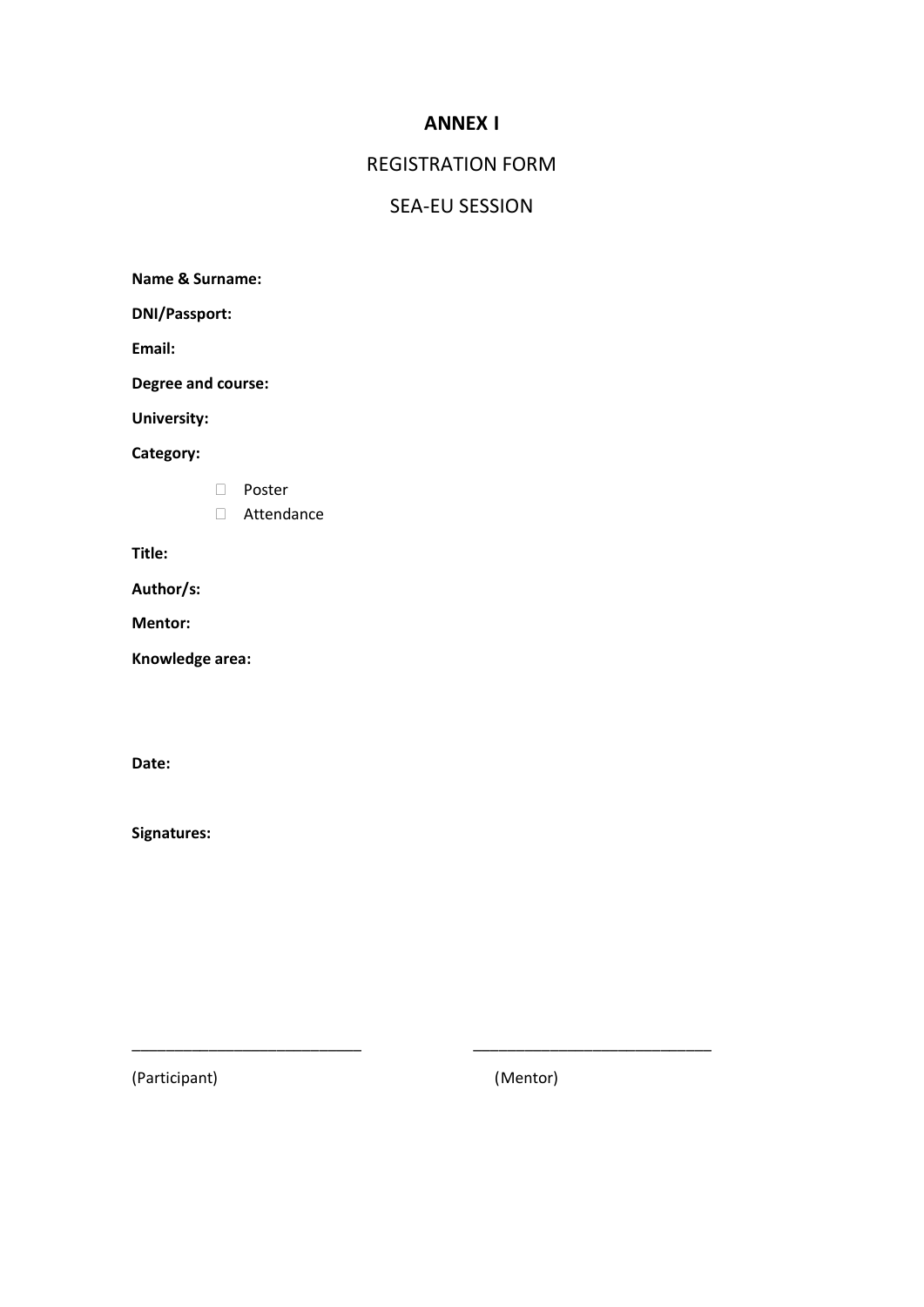#### **ANNEX II**

Title (Calibri 14, centered)

*Author/s, email and degree Mentor, email and knowledge area (Calibri 11; single space, centered)*

Text (up to 350 words; Calibri 11; spacing 1.5, margins 3 cm, justified, before paragraph 6.0)